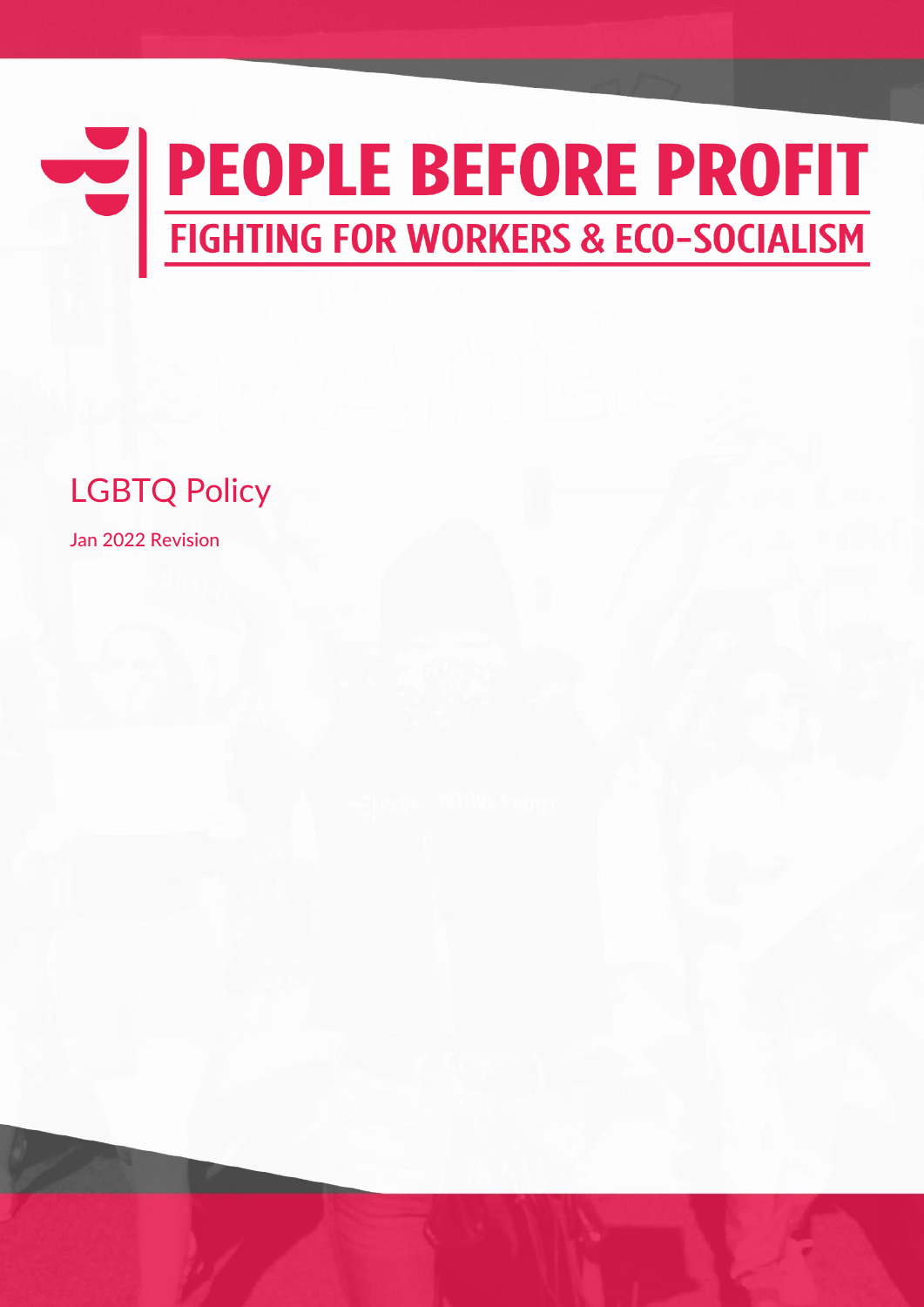

### Summary

People Before Profit campaigns for full equality for LBGTQ people.

- **We want:**
- Full equality for gay or bisexual men donating blood. This means ending the twelve-month celibacy rule that currently exists.
- Hate crime legislation to deal with homophobic and transphobic attacks and proper recording of data on such attacks.
- Extension of gender recognition act to 16-18 year-olds.
- Access to gender-neutral toilets in schools, workplaces and public buildings.
- A third gender option for non-binary people on all official forms.
- Legislation to make anti-retroviral drugs such as Pre-exposure prophylaxis, free.
- Legislation to allow all LGBTQ people fleeing persecution to live in Ireland.
- Free gender care through an Irish NHS, including services like psychotherapy, counselling, speech and language therapy, hormone therapy, hair removal and gender reassignment surgery.
- Restoration and improvement of funding for mental health and addiction treatment services.
- Proper funding for LGBTQ organisations and resource centres.
- Compulsory, age-appropriate sex education that deals with issues around gender, sexuality, safe sex, consent and contraception.
- Anti-bullying initiatives for schools, youth groups, sports clubs etc.
- LGBTQ awareness training for workplaces, community organisations, sports clubs etc.
- Full support for marriage equality in the North.

#### Introduction

People Before Profit is strongly committed to supporting LGBTQ people in their struggle for full equality. In 2015 the majority of Irish people voted in favour of the same-sex marriage referendum after a hugely positive 'Yes Equality' campaign. The government also passed the Gender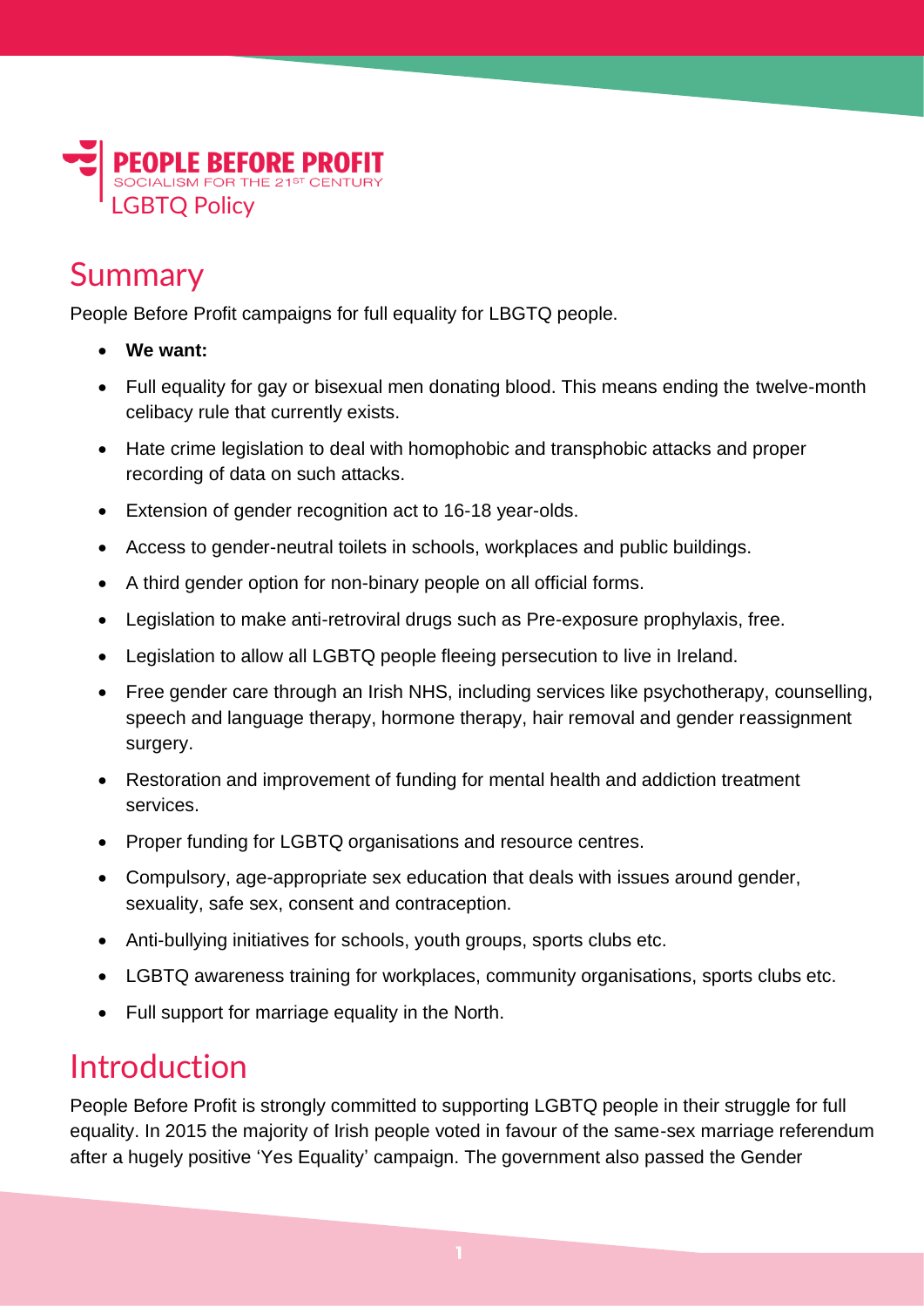# **PEOPLE BEFORE PROFIT** LGBTQ Policy

Recognition Bill to enable Transpeople to achieve legal recognition of their gender and provide the relevant documentation (birth certs, passports etc.) to reflect this fact.

People Before Profit recognises the enormity of these steps, in particular the hugely positive response to the referendum and its overwhelming support. In the wake of the referendum, a consensus emerged in political and media discourse that the LGBTQ rights movement was now finished as full equality had been achieved.

However, a number of legal and social issues remain, while homophobia and transphobia are still significant problems.

In the interest of achieving full equality for LGBTQ people in Ireland, People Before Profit will advocate in the following areas.

## Legislative Changes

- An end to discrimination around donating blood. Currently, gay or bisexual men must remain celibate for 12 months in order to give blood. This discrimination has no basis in scientific reasoning. Ireland should follow countries such as Italy, Spain and South Africa by establishing full equality in this area.
- Hate crime legislation should be introduced to deal with homophobic and transphobic attacks. This should include the recording of data on homophobic and transphobic attacks. Transphobic attacks are currently not recorded so there are no figures on the number of attacks happening.
- Extension of the gender recognition act to 16-18 year-olds. Schools should also have guidelines/training provided for cases where they have transgender students in terms of uniform policies, bathrooms etc.
- Legislation to create a third gender option for non-binary people on all official forms. This is already available in Canada and Australia.
- Legislation to make anti-retroviral drugs such as Pre-exposure prophylaxis, free. HIV infection rates have increased 35% since 2011. We need the implementation of a substantive anti-HIV campaign including making PrEp through the HSE. The current cost can run up to €400 per month as the drug is not available here. This is preventative medicine which studies published by groups such as ACTUP show can reduce the chance of infection with HIV substantially. Studies also show the cost of preventative anti-retroviral drugs is cheaper than treating increasing numbers of HIV infections.
- Legislation to allow all LGBTQ people fleeing persecution to come to Ireland without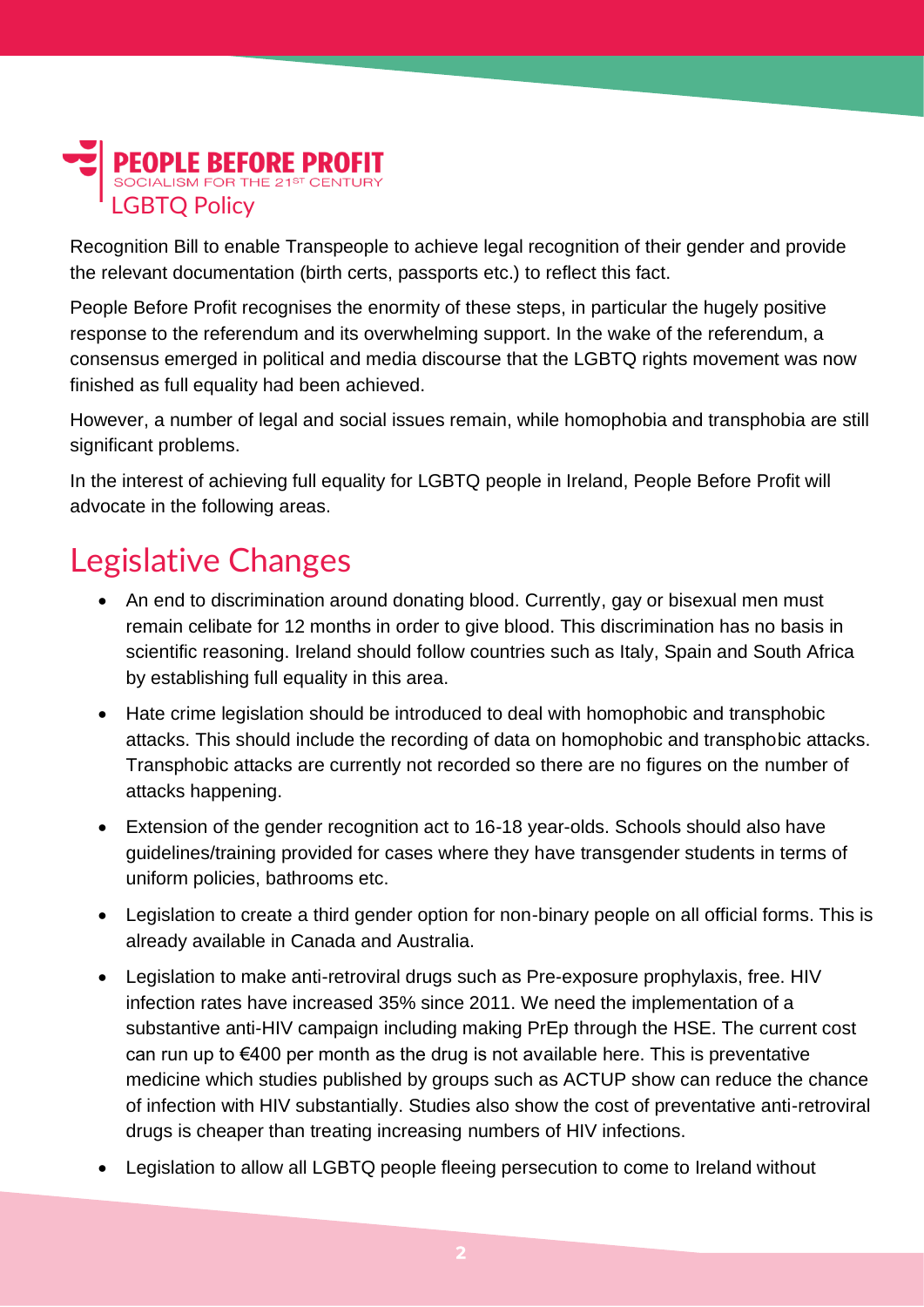

extremely intrusive vetting procedures. Ireland should become a safe haven for those being oppressed for their sexuality or gender abroad.

### Resources and Education

Despite the huge progress made in Ireland in the past 25 years, depression, suicide and addiction rates among LGBTQ people are still significantly higher than among the general population. Isolation is also a serious issue, especially in more rural areas, and among older LGBTQ people.

Legislative changes will therefore not be enough. People Before Profit recognise that simply eradicating homophobia and transphobia will not make up for the decades of oppression and repression suffered by the LGBTQ community.

As well as these legal changes, there needs to be real societal change to eradicate homophobia and transphobia from Irish society. People Before Profit will therefore campaign for

- Free gender care through an Irish NHS. This should include services like psychotherapy, counselling, speech and language therapy, hormone therapy, hair removal, gender reassignment surgery etc. At present many trans people must go abroad to access more affordable surgery.
- Restoration and improvement of funding for mental health and addiction treatment services.
- Proper funding for LGBT organisations and resource centres.
- Compulsory, age-appropriate sex education that deals with issues around gender, sexuality, consent and contraception. There should also be a focus on safe sex practices so young gay and bisexual men do not expose themselves to unnecessary risks.
- Anti-bullying initiatives for schools, youth groups, sports clubs etc.
- LGBTQ awareness training for workplaces, community organisations, sports clubs etc.
- People Before Profit is a 32 county organisation. We support full equality for LGBTQ people across the islands including marriage equality in the north.